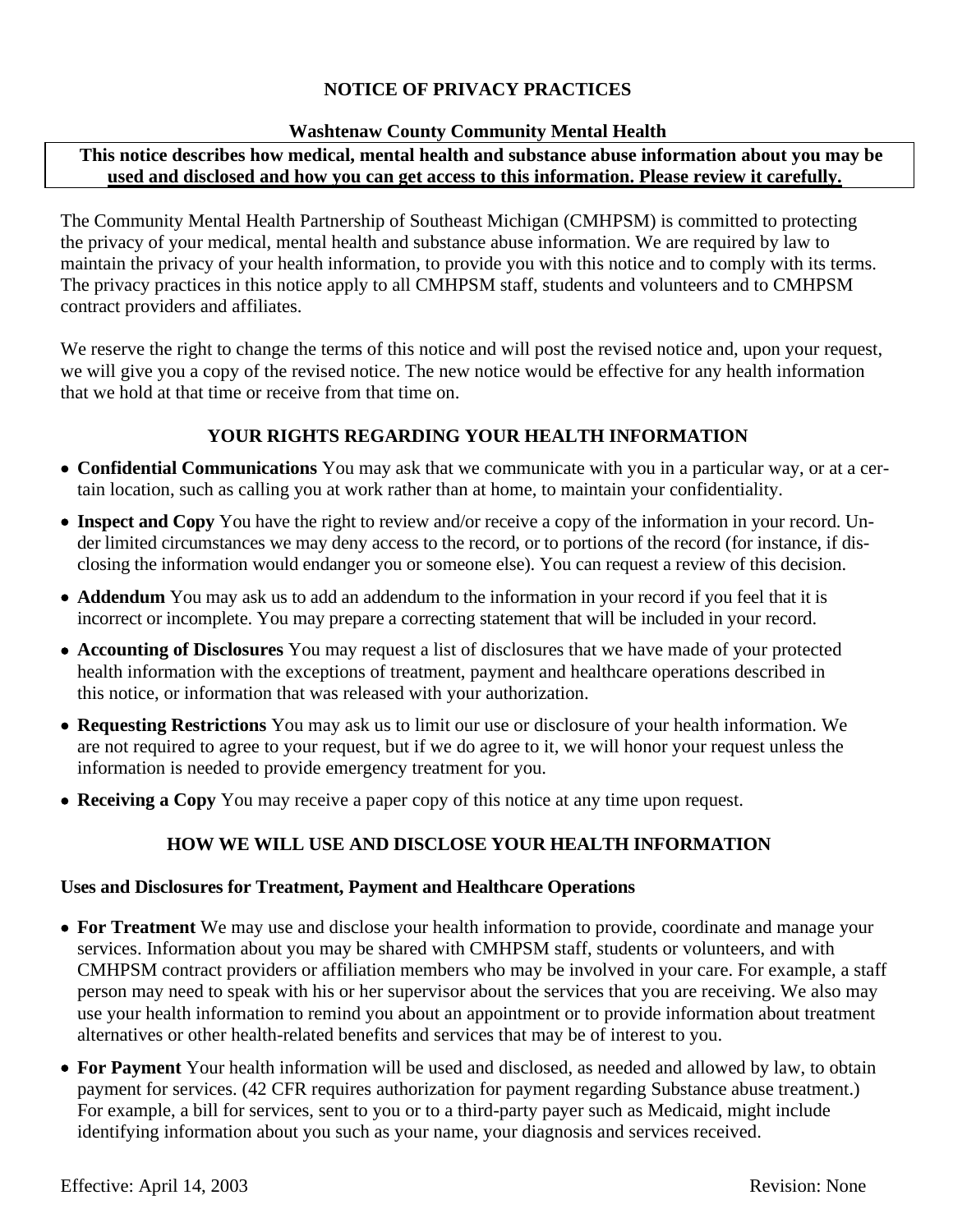• **For Health Care Operations** We will use or disclose your health information, as needed, to support and improve the activities of the CMHPSM. For example, staff may use information in your clinical record to evaluate the care that you received.

### **Uses and Disclosures That May Be Made Only With Your Specific Authorization**

• Other uses and disclosures of your protected health information will be made only with your written authorization, unless otherwise permitted or required by law as described below.

# **Uses and Disclosures That May be Made Without Your Authorization**

- **As Required by Law** We may be required by federal, state, or local law to disclose your health information.
- **For Public Health Activities** We may need to disclose your health information to a public health authority that is required by law to receive the information. Such disclosures would be made for the purpose of controlling disease, injury or disability.
- **Abuse or Neglect** We may be required to disclose your health information if we suspect that you or another person has been abused or neglected.
- **Health Oversight** We may be required to disclose your health information for an audit, inspection, investigation or other health care oversight activity.
- **Judicial and Administrative Proceedings** We may have to disclose your health information if we receive a court order or subpoena or for risk management purposes.
- **Law Enforcement** We may have to disclose your health information in connection with a criminal investigation by a federal, state, or local law enforcement agency, or to authorized federal officials who provide protective services for the President or other persons.
- **Serious Threat to Health or Safety** We may be required to disclose information about you to prevent a serious threat to your health and safety or that of another person or of the public.
- **Coroner or Medical Examiner** We may need to disclose your health information to help identify a deceased person or to determine a cause of death.
- **Research** We may disclose your health information to researchers if their research proposal includes protocols to ensure the privacy of your health information and has been approved by an Institutional Review Board.

### **If you believe that your rights have been violated, contact the Recipient Rights Privacy Officer** or the Office of Civil Rights. Your services will not be affected in any way if you file a complaint.

- To file a complaint with Recipient Rights, or if you have any questions or want more information, call or write: Privacy Officer, 555 Towner Blvd, Ypsilanti, MI 48197, (734) 544-3000 or 734-219-8519.
- To file a complaint with the Office of Civil Rights, call or write: Office of Civil Rights, U.S. Department of Health and Human Services, 200 Independence Ave. SW, Washington, DC 20201 or toll-free phone 1-877- 696-6775.